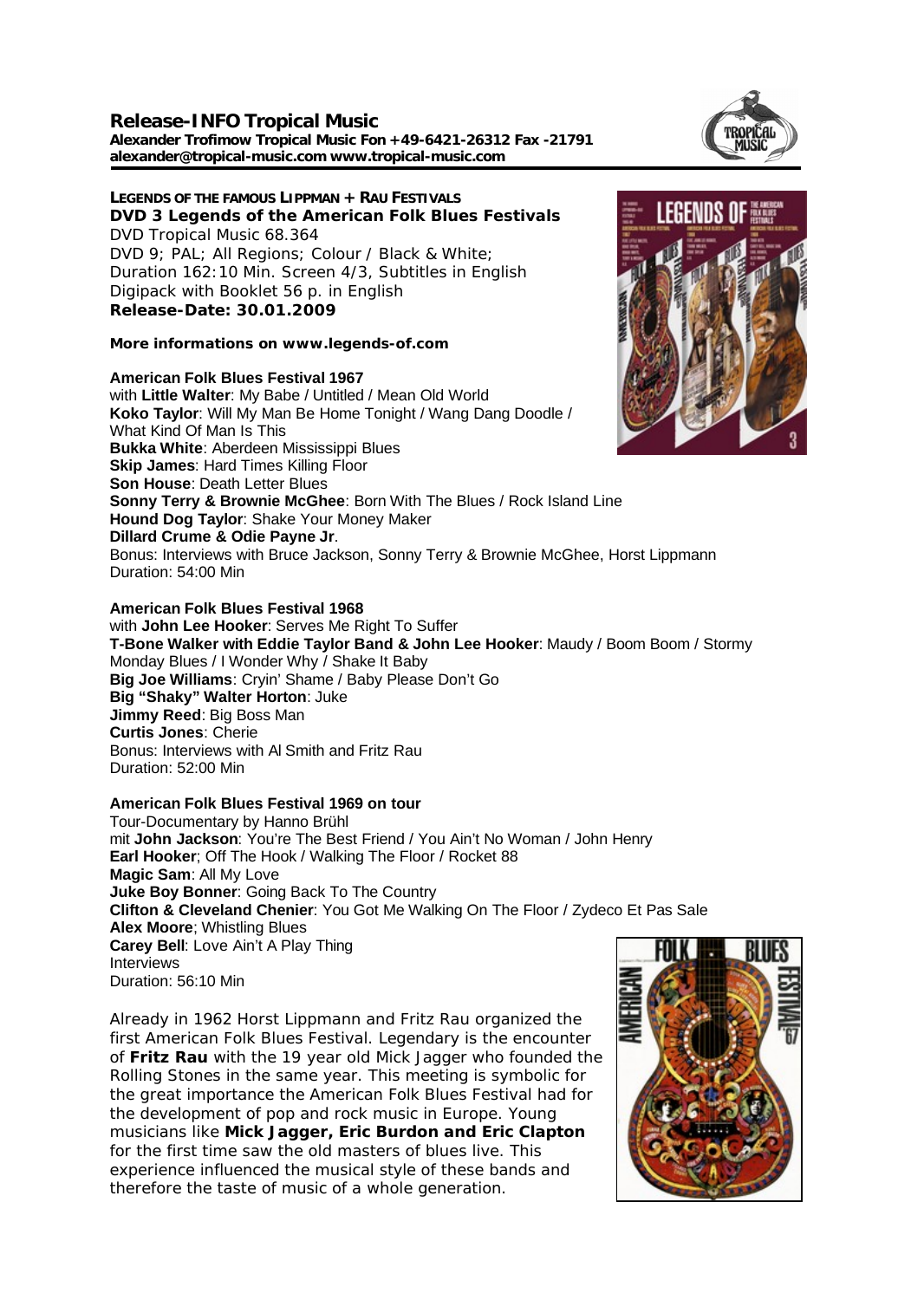

**Legends of the American Folk Blues Festivals**

The present recordings of the years from 1967 to 1969 show where young English bands got their inspiration: From American blues musicians, already forgotten in their home country, who celebrated a great comeback in Europe and who for the most part are now members of the **Blues Hall of Fame**. This reminds of the phenomenon of the Buena

Vista Social Club. What succeeded with Cuban music at the end of the 90s, was already made possible with blues 30 years earlier by Lippmann & Rau.

Most of these musicians are not alive anymore. **The solo performance of Little Walter is the only one ever recorded.** He died just after the tour in 1967. Some musicians like Curtis Jones stayed in Europe and a few, like **John Lee** 



**Hooker**, showed up in the movie "Blues Brothers" in 1980. All of them are unforgotten stars and the fathers of what came after blues music.

The American Folk Blues Festival continued touring for many years. Our recordings from 1967 to 1969 are a wonderful compilation of the American blues scene of this time.

The festival of 1967 which had the slogan "Born Down South the Blues Went North" presented original country-blues by Skip James and others as well as modern city-blues by Hound Dog Taylor and others. In the booklet was written: "Even though artists like Little Walter and **Hound Dog Taylor** originally are from the South, their music is decisively influenced by the hectic city life." With artists like John Lee Hooker, Jimmy Reed and **T-Bone Walker**, the festival of 1968 again emphasized these two types of Blues.

**Hanno Brühl** presents the festival of 1969 in the context of a tour documentation. Here the musicians can be seen on stage as well as in small jam sessions backstage. Furthermore this film contains interviews in the bus or plane with the musicians and the tourmanager and former boss of the Arhoolie label **Chris Strachwitz**. The playbills and the nowadays as collector's items desired posters designed by **Günther Kieser** are displayed in the booklet.

**Claus Schreiner about these festivals:**

Horst Lippmann presented blues with Big Bill Broonzy for the first time on his first tour in 1953. Cannonball Adderly brokered the contact with musician and manager Willie Dixon in Chicago who was to become an important partner for the blues festivals that Horst Lippmann wanted to call "American Folk Blues Festival". "American", because after all they're all American musicians, "folk"' because the authentic blues in the broadest sense is the folk music of the American blacks. "Festival" because we have to try to present as many different musicians as possible and a broad spectrum of blues music in general." The Südwestfunk radio producer Joachim Ernst Berendt gave the initial start-up at the first blues festival. He had come back from a trip to the USA and wanted at all costs to get a selection of blues artists into the television studio. A tour would be a better way to redeem the high travel costs.